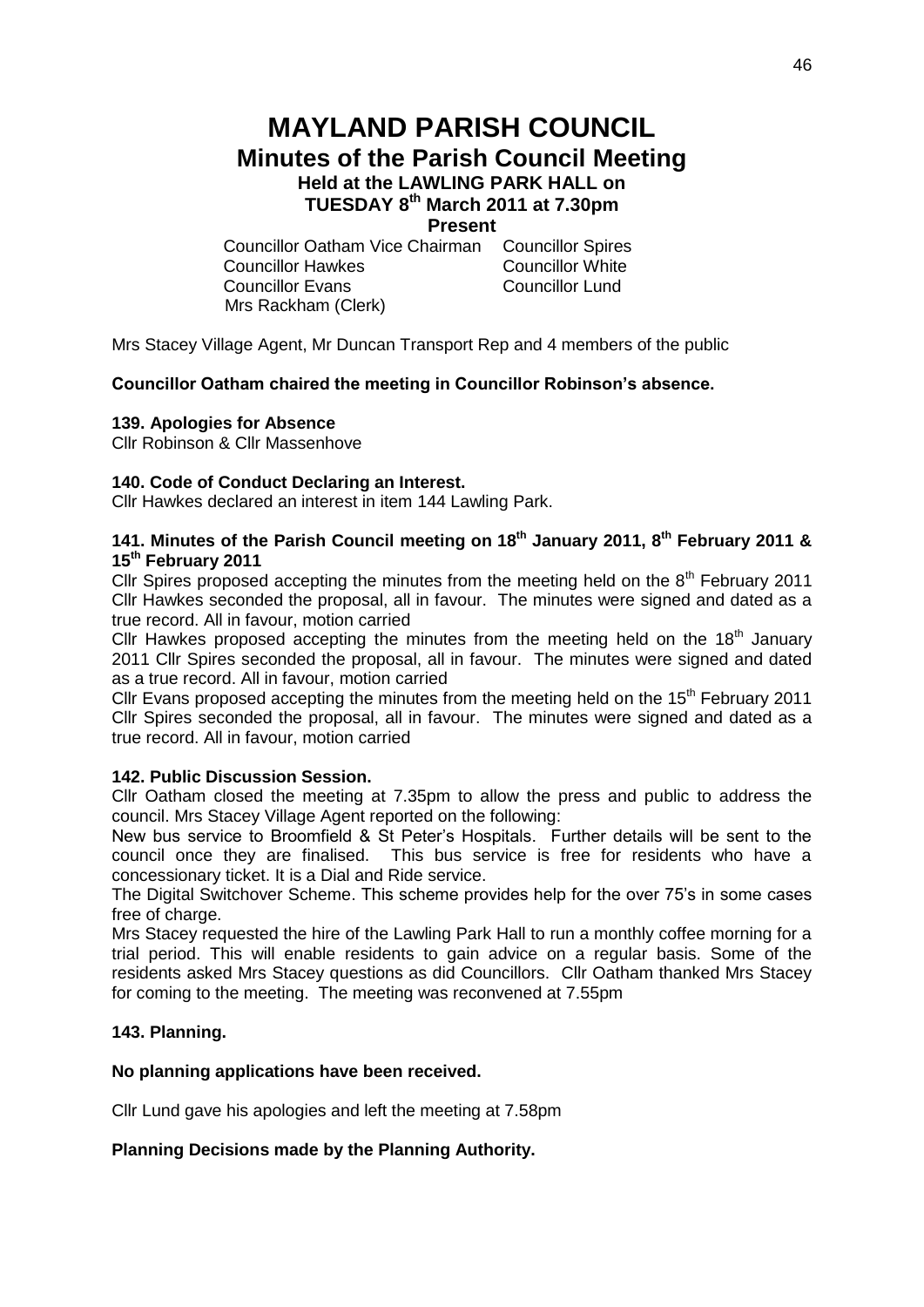**FUL/MAL/10/0097.**Resurfacing of existing access across paddock adjacent to Sunnyside, Sunnyside Grange Avenue Mayland Essex Refused

**HOUSE/MAL/10/01001.**Proposed first floor side extension over the existing garage and utility room, 25 Drake Avenue Mayland Essex CM3 6TY Approved

**FUL/MAL/10/01032.**Construction of 2 new detached houses and associated vehicle access, Oak Lodge 12 Promenade Mayland Essex Refused

**HOUSE/MAL/10/00965.**Two storey side and rear extension with single storey side extensions, King Fisher Cottage The Endway Mayland Essex Approved

#### **Planning Appeals.**

**APP/X1545/A/11/2145125/WF.** FUL/MAL/10/00353. 28 Steeple Road, Mayland.

**APP/X1545/A/10/2140423/NWF.** FUL/MAL/10/00004. Land between Middlewick Farm and Wraywick Farm, The Marshes Southminster. 9 Wind Turbines.

**APP/X1545/A/11/2145840/WF.** FUL/MAL/10/00684. Kapstadt Esplanade, Mayland.

The above decisions and appeals were noted.

#### **144. Lawling Park.**

Each Cllr has received a copy of the minutes from the February LPC meeting.

#### LPH Extension report.

Cllr Spires reported that the contractor had increased the cost of the flooring from £2500 to £6,963 plus a further £1500 to lay ply on the floor before the vinyl is laid. Following a discussion it was agreed that we will obtain our own quote for flooring to compare with the costs given by our contractors. It was also agreed that we will ask our contractors for a copy of the original quote on which they based their original figure of £2,500. We were consulted on the roof costs so why not all other increased costs? It was agreed that we would not accept any further increases without prior consultation with the contractor and that they should not carry out any work of this nature until the consultation has taken place. It was noted that following the request to tender we also requested quotations for the contractor not estimates. **Clerk** to action.

Community Service Plaque. **Cllr Spires** will erect the plaque in the Lawling Park Hall and the **Clerk** will write a letter of thanks to Bev and her team.

#### **145. Highways.**

Cllrs reported that the telephone box in Imperial Avenue has been vandalised again. **Clerk**  to action.

Speed tables in The Drive. Each Cllr had been sent a copy of the report from ECC Highways. None of the residents who have been in contact with ECC have received a copy of this report. It was agreed that the **Clerk** will again ask for a meeting with ECC and another noise and vibration test during the day from 10am onwards. Cllr Oatham closed the meeting at 8.35pm to allow a resident to address the council. The meeting was reconvened at 8.37pm It was noted that the previous test was held at 5.10am until 6am.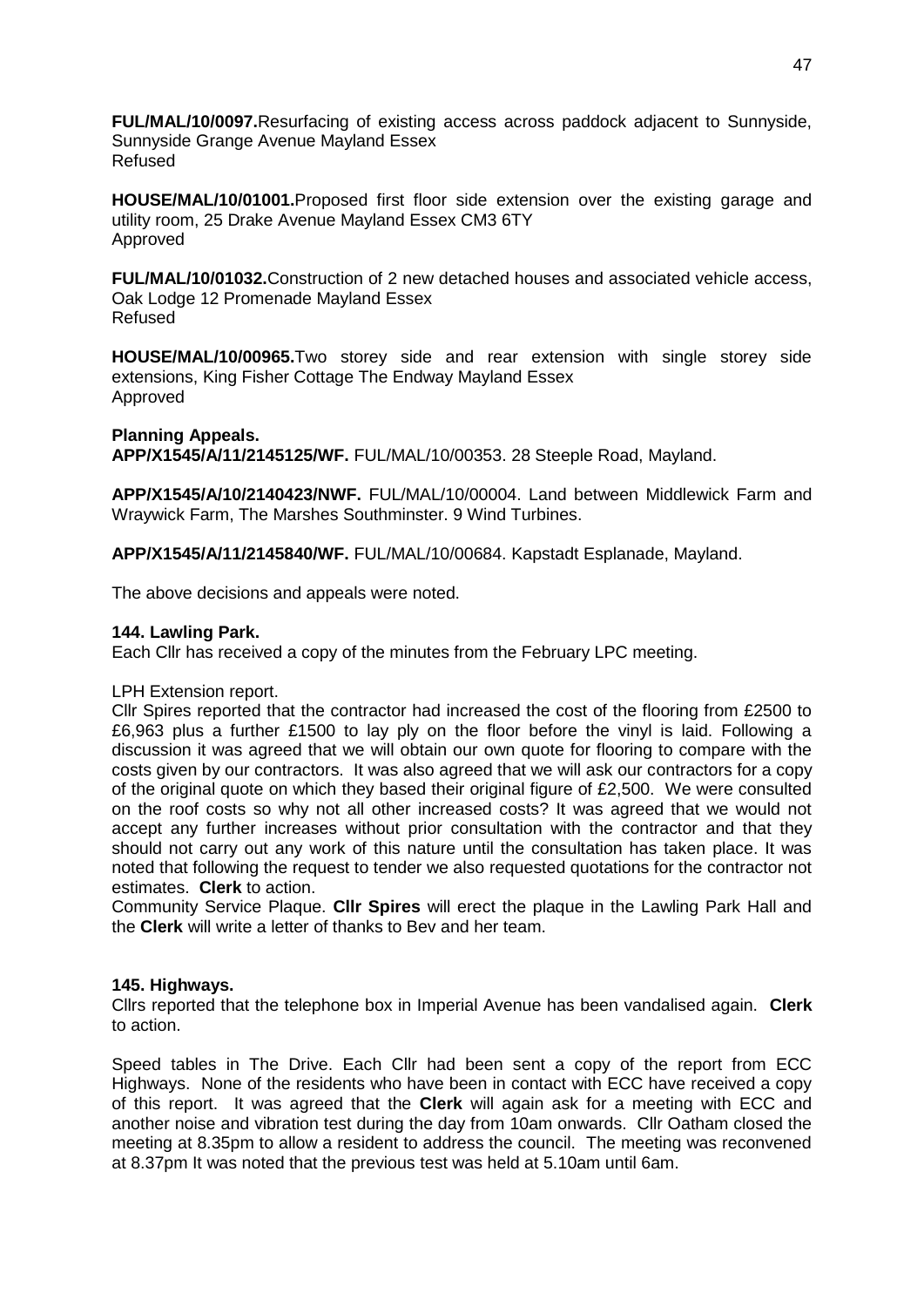ECC. Highways and Transportation. Following major changes to ECC Highways we have received details of new contact numbers and e-mail addresses. We can no longer contact Mid Area Highways team direct. Following a discussion it was agreed that the **Clerk** will write with this council's concerns.

## **146. Parks & Open Spaces.**

Dog bin at Gladwell Walk. Residents are having bags of dog excrement thrown into their gardens. Following a discussion with MDC it has been agreed that they would erect a different type of bin with a "non return" type of lid. It was agreed that this council will pay for the erecting of this bin. **Clerk** to action.

# **147. Village Environment**

Incudes: Lighting, Vandalism & Sea Wall. Councillors report of any problems and actions that maybe required.

Village Agent. This council was pleased to hear of the new bus service and would like to see it advertised in the Mayland Mayl.

Best kept Village competition. It was agreed not to enter this year.

Signs. Little Nipperz correspondence. The owners of the pre-school do not have money to change the signs. They will continue to ask parents not to park on the pavement at the Bakersfield car park. The pavement is for the children to use and not vehicles.

Photo competition. We have received 21 photographs so far. The competition closes at the end of March. **Cllr Hawkes** will contact the photographer at MDC and ask if he will judge the competition for us.

Wedding Celebrations. We have not received any ideas on how this council can celebrate the wedding of Prince William and Kate Middleton. It was agreed that we will not be holding a celebration at this stage.

Sea Wall. A proposal to elect Cllr White onto the following committees Coastnet, NVCC (National Voice for Coastal Communities), Cllr White reported that this committee was for public areas of sea wall and not those sections own by private land owners. Following a discussion Cllr Hawkes proposed Cllr White represent this council on the above committee, Cllr Evans seconded the proposal all in favour.

#### **148. Council vacancy, Elections.**

Resignation of a Councillor. It was agreed that this council will not co-opt but will wait until the election on the  $5<sup>th</sup>$  May. A timetable of the election process has been received and will be circulated by the **Clerk.**

#### **149. Finance.**

Payments & receipts. Cllr Spires reported that all payments and receipts from February and March were agreed and are listed below.

# **Payments February 2011**

| 8 Feb 11  | <b>Brown Brothers Ltd</b> | Gravitex paint.              | 201.31 |
|-----------|---------------------------|------------------------------|--------|
| 8 Feb 11  | A & J Lighting Solutions  | Street Lighting main         | 42.07  |
| 8 Feb 11  | A & J Lighting Solutions  | <b>Tennis Court Lighting</b> | 18.00  |
| 8 Feb 11  | Mayland Village FC        | Deposit refund LPH           | 50.00  |
| 8 Feb 11  | Odescan                   | Repair to Gate               | 477.60 |
| 25 Feb 11 | Mrs J Rackham             | Salary                       | 893.74 |
| 25 Feb 11 | Mr T Blowers              | Salary                       | 48.21  |
| 25 Feb 11 | Mr D Hawkes               | Salary                       | 297.16 |
|           |                           |                              |        |